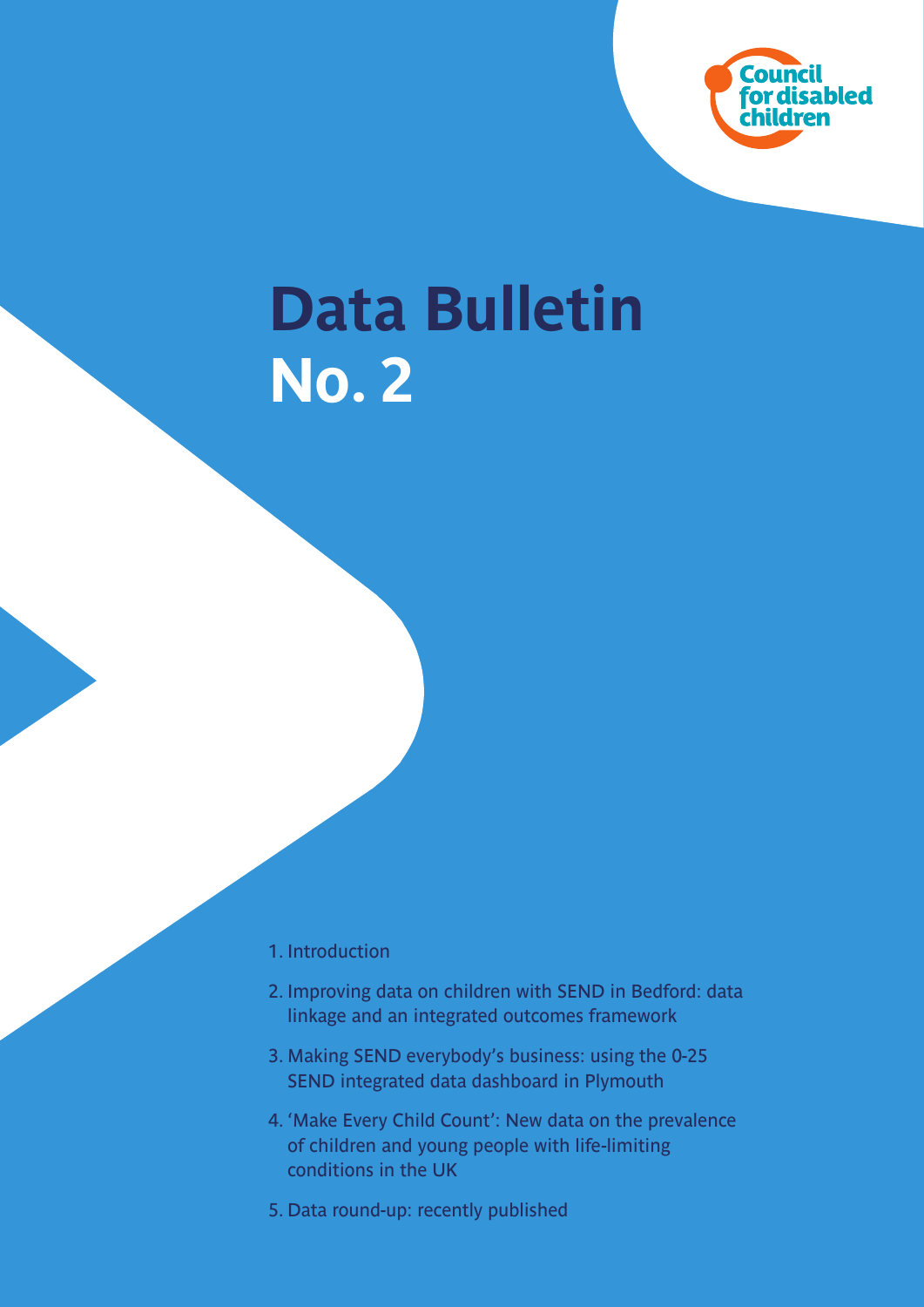# **1. Introduction**

**Why think about SEND data in the midst of the COVID-19 pandemic?** 

**A few examples are emerging of the rapid strides some areas have made to develop vulnerable children databases, to monitor risk and target support during the pandemic. We would love to hear more about these developments, so we can share best practice and potentially learning around some of the information governance challenges.** 

**You may be interested to see a couple of new data tools, developed to help inform local responses to COVID-19. If you know of other useful resources, please let us know so that we can share them through CDC's Data Forum and networks.**

**Office of the Children's Commissioner – Local Vulnerability profiles (COVID-19 resource): <https://www.childrenscommissioner.gov.uk/our-work/vulnerable-children/local-vulnerability-profiles/>**

**These local profiles bring together the latest data on childhood vulnerability, at council level, to help local authorities to understand which groups of children may be most at risk under lockdown. This is a live resource which is updated regularly.** 

**New Philanthropy Capital - Data dashboard for charities and funders: <https://www.thinknpc.org/resource-hub/update-interactive-covid-19-data-for-charities-and-funders/>**

**This interactive resource brings together national data on elderly people, health, ethnicity, lone parents,overcrowded housing and other indicators of vulnerability, as well as data on charity density and COVID-19 deaths. Data at local authority and regional level.**

**We decided earlier this year that this edition of the Data Bulletin would focus on data linkage. This feels timely, in the context of the pandemic.**

**The data tools mentioned above provide integrated data: drawing together different datasets, which we can look at side by side, with some estimates of the overlap between them. Data linkage could take us further, showing more clearly which groups, and potentially which individuals, are exposed to multiple risks.**

**Data linkage involves using a 'unique identifier' such as an NHS number (or matching personal details, such as name, date of birth and postcode) to identify individuals or groups (e.g. children with SEND) across different datasets. This needs to be done securely and consent may be required.1**

**Our first Data Bulletin included an article on data-linking in Middlesbrough, where local services regularly share their data on children and young people with SEND, with key indicators brought together in a joint data dashboard. This has contributed to a clearer understanding of patterns of service use, pressure points, gaps in provision and outcomes, prompting service reviews and changes in commissioning.**

**This Data Bulletin shares Bedford's experience of data linkage, which they have used to produce a really impressive SEND JSNA; as well as an integrated outcomes framework, developed by the Bedford Parent Carer Forum.**

**<sup>1.</sup> This is a complex area. As a starting point, see ICO advice on the six legal bases for processing data on [individuals](individuals https://ico.org.uk/for-organisations/guide-to-data-protection/guide-to-the-general-data-protection-regulation-gdpr/lawful-basis-for-processing/) [https://ico.org.uk/for-organisations/](https://ico.org.uk/for-organisations/guide-to-data-protection/guide-to-the-general-data-protection-r) [guide-to-data-protection/guide-to-the-general-data-protection-regulation-gdpr/lawful-basis-for-processing/](https://ico.org.uk/for-organisations/guide-to-data-protection/guide-to-the-general-data-protection-r). CDC recently published legal advice on using NHS numbers on EHC plans [https://councilfordisabledchildren.org.uk/sites/default/files/uploads/cdc.NHS\\_number%20Final\\_0.pdf](https://councilfordisabledchildren.org.uk/sites/default/files/uploads/cdc.NHS_number%20Final_0.pdf)**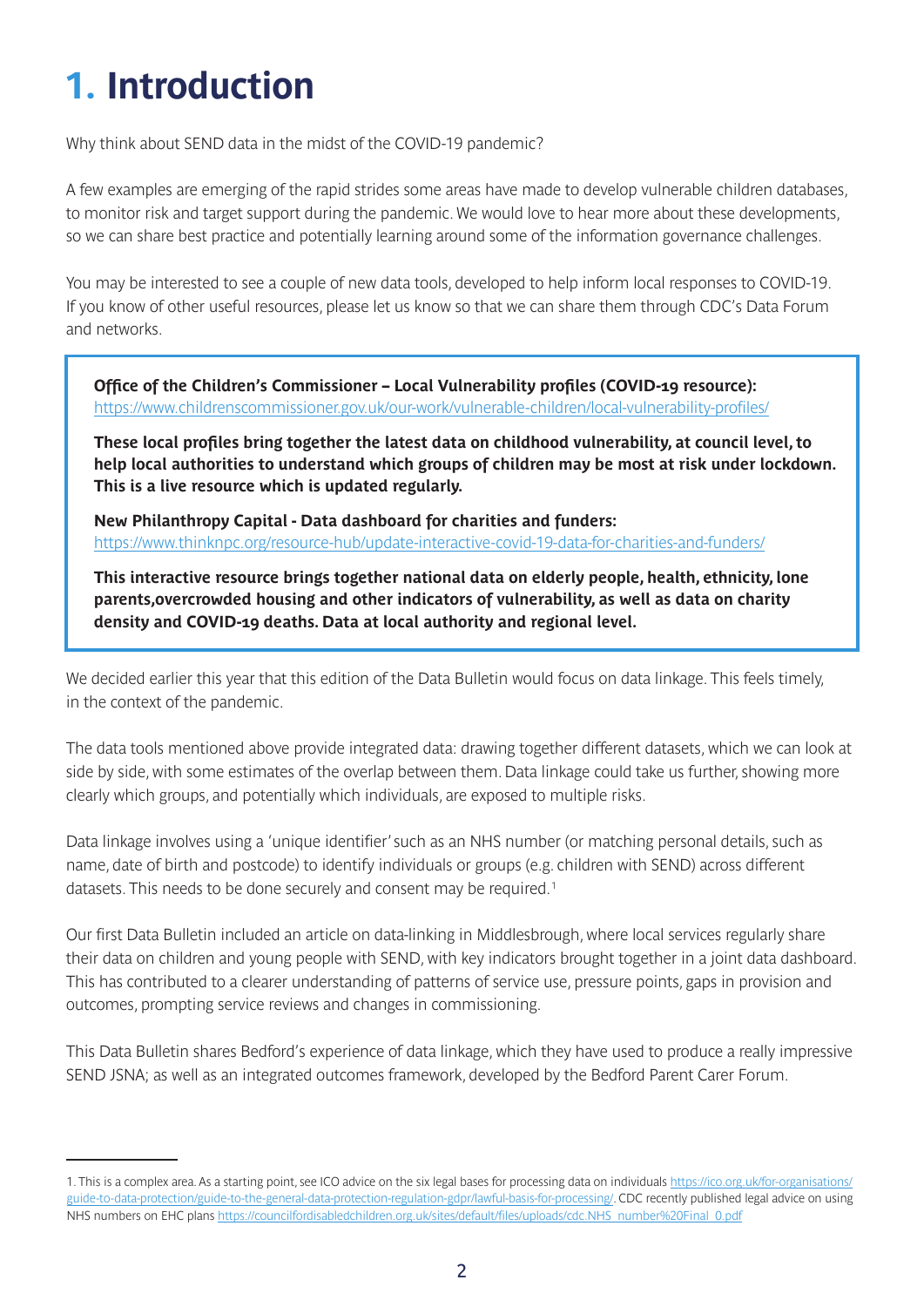**We also have an article on Plymouth's experience of using the 0-25 SEND integrated data dashboard, an online tool launched last year by CDC, which brings together key indicators from many national datasets on children and young people with SEND. The dashboard was recently updated with the addition of an integrated outcomes framework.**

**A common message emerges clearly from the experience of all these areas: that the process of sharing data across local services involved in supporting children and young people with SEND strengthens joint working and really importantly, helps to make children and young people with SEND "everybody's business".**

**Special thanks to colleagues in Bedford and Plymouth who were so generous with their time and experience.**

**We hope you find something of interest here, we would welcome your feedback.**

**In the next edition of the CDC Data Bulletin, we want to focus on innovations in early years data, including sharing data between health and education and using data to plan ahead effectively. Please get in touch if we could learn from your experience of improving data on children aged 0-5 years, or other SEND data innovations which we could learn from.**

**Stay safe and well,** 

#### **Anne Pinney**

#### **True Colours Data Champion**

**Email: [CDCdatachampion@ncb.org.uk](mailto:CDCdatachampion@ncb.org.uk)**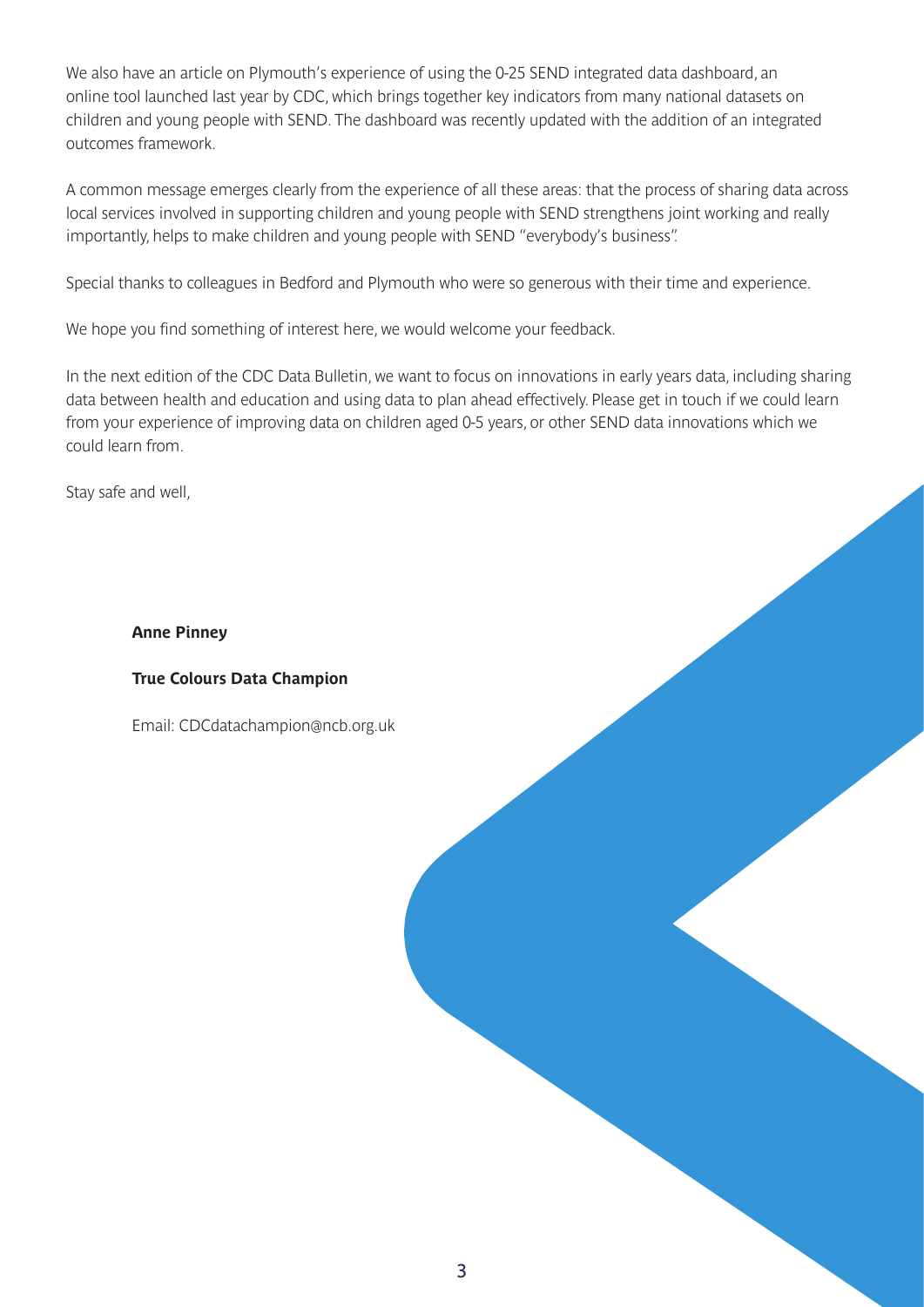## **2. Improving data on children and young people with SEND in Bedford**

**Improving data on children and young people with SEND has been central to Bedford's response to a critical local area SEND inspection in early 2018. The great progress they have made has been recognised in their recent reinspection report:**

*"The CCG has worked innovatively with the local authority and NHS Digital to create systems which identify the cohort of children and young people with SEND within local health services. This is supporting accurate and effective sharing of information between services. It is also supporting leaders to identify gaps in services across the area, and to act to address these." (Ofsted-CQC reinspection letter, March 2020 [https://files.ofsted.gov.uk/v1/](https://files.ofsted.gov.uk/v1/file/50150537) [file/50150537\)](https://files.ofsted.gov.uk/v1/file/50150537)*

### **Background**

**At the time of the first inspection, local services were criticised by Ofsted and CQC for lacking evidence of their impact on improving outcomes for children with SEND, across education, health and social care, and for "not collecting evidence of their impact in a holistic or meaningful way". The inspectors also highlighted a lack of shared priorities, partnership working, strategic direction and joint commissioning.** 

**In Bedford's Written Statement of Action, they committed to a wide range of action, overseen by the SEND Improvement Board, chaired by an elected member, with senior representatives from the Borough Council, CCG and Parent Carer Forum. Two joint-funded posts were created: a dedicated SEND Programme Manager and a Joint Development Manager.** 

### **Improving data on children with SEND**

**To inform their new joint commissioning strategy, they wanted to: "identify the current demand for all services – and understand current gaps… and ensure any gaps in data are captured." They also committed to co-producing an outcomes framework in partnership with Bedford PCF (see next article).**

**There was already a wide range of education and social care data to draw on, which could be improved by sharpening the focus on children with SEND. However, the CCG had struggled to produce data on the SENDspecific cohort, as there was no easy way to identify these children in their data systems.**

*"When I came into the job, I was told there is no health data (specifically on children with SEND), when in fact there is loads - we just weren't joining the dots." [Chris Morris, SEND Programme Manager]*

### **Using NHS numbers as common identifiers**

**They decided to see if they could use NHS numbers as a common identifier across education, health and social care for all children with SEND, including those on SEN support, to ensure that early intervention would be clearly in focus.** 

**They agreed to limit any new data demands on community health services to a few key priorities: access to services, demand and capacity.**

**Having located the** *Batch and Trace* **service in the NHS Digital, the process proved to be quicker and simpler**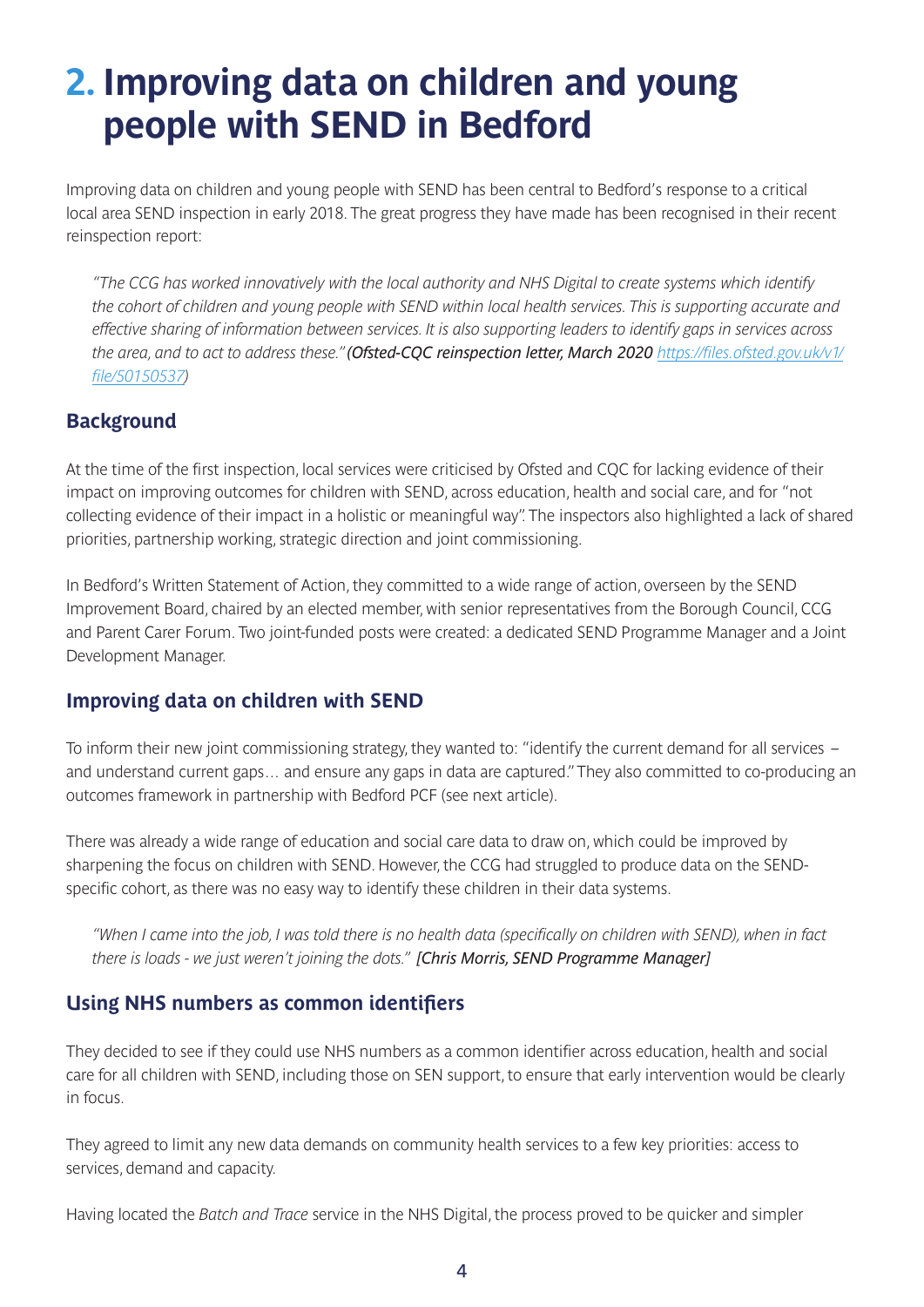**than anticipated. They produced a flowchart showing how the data would be used and by whom. They reviewed information governance protocols, put in place a data privacy statement and signed a data-sharing framework agreement with NHS Digital.** 

**NHS Digital then carried out a 'batch trace' to extract NHS numbers for all children with SEND. This was done by matching personal details from School Census (forename, surname, date of birth, postcode), shared securely by the local authority.** 

**The first matching process identified NHS numbers for 85% of the SEND cohort. LA officers were able to clarify details (e.g. missed matches due to hyphenated surnames) to achieve matches for over 98%. NHS Digital will rerun the batch trace when updated School Census data becomes available.**

### **Extracting health data on children with SEND**

**With data-sharing protocols in place, NHS numbers were able to be shared securely with CAMHS and community health services. This allowed them to extract data on children with SEND, on the key questions identified by their Parent-Carer Forum for the SEND JSNA:**

- <sup>l</sup> **To which services are children with SEND known or previously known?**
- <sup>l</sup> **What contact have they had with them, face-to-face or other, in the past year?**
- <sup>l</sup> **What was the average time between referral and being seen?**

**The resulting JSNA (November 2019, [link\)](https://bbcdevwebfiles.blob.core.windows.net/webfiles/Social%20Care%20Health%20and%20Community/Bedford%20JSNA/Bedford%20Borough%20SEND%20JSNA%202019.pdf) brings together an impressive range of data on the SEND cohort.**

### **Learning from the data**

**Being able to look all together at health, education and social care data on children with SEND was revealing. For example, they found:**

*"The learning disability register may be incomplete. Only 170 young people aged between 14 and 25 are recorded on the learning disability register where data from schools and EHCPs tells us that the number is a lot higher. Of these, only 52 (31%) received an annual health check in 2018-19."*

**This has prompted action by each service to increase the take-up of annual health checks for this group. Crucially, sharing their data has contributed to a culture of openness and shared ownership. As the SEND programme manager commented:**

*"If we'd had that conversation a year ago, people would've been making excuses. Now they're saying, how can we help?"*

**There was also evidence of delays in accessing SALT, long waits between appointments and some children being discharged, even though this service was specified in their EHC Plan. The data rapidly unlocked additional funding from health and education to deal with the backlog and increase capacity.** 

**Adding a flag for SEND in children's social care records showed that over one third of Children in Need supported by the Borough have SEND and almost half (46%) of children who have had an Early Help Assessment. This reinforces one of the key learning points from this exercise, according to the SEND Programme Manager:** 

*"The biggest thing has been 'SEN being everybody's business' – and the data unlocking that."*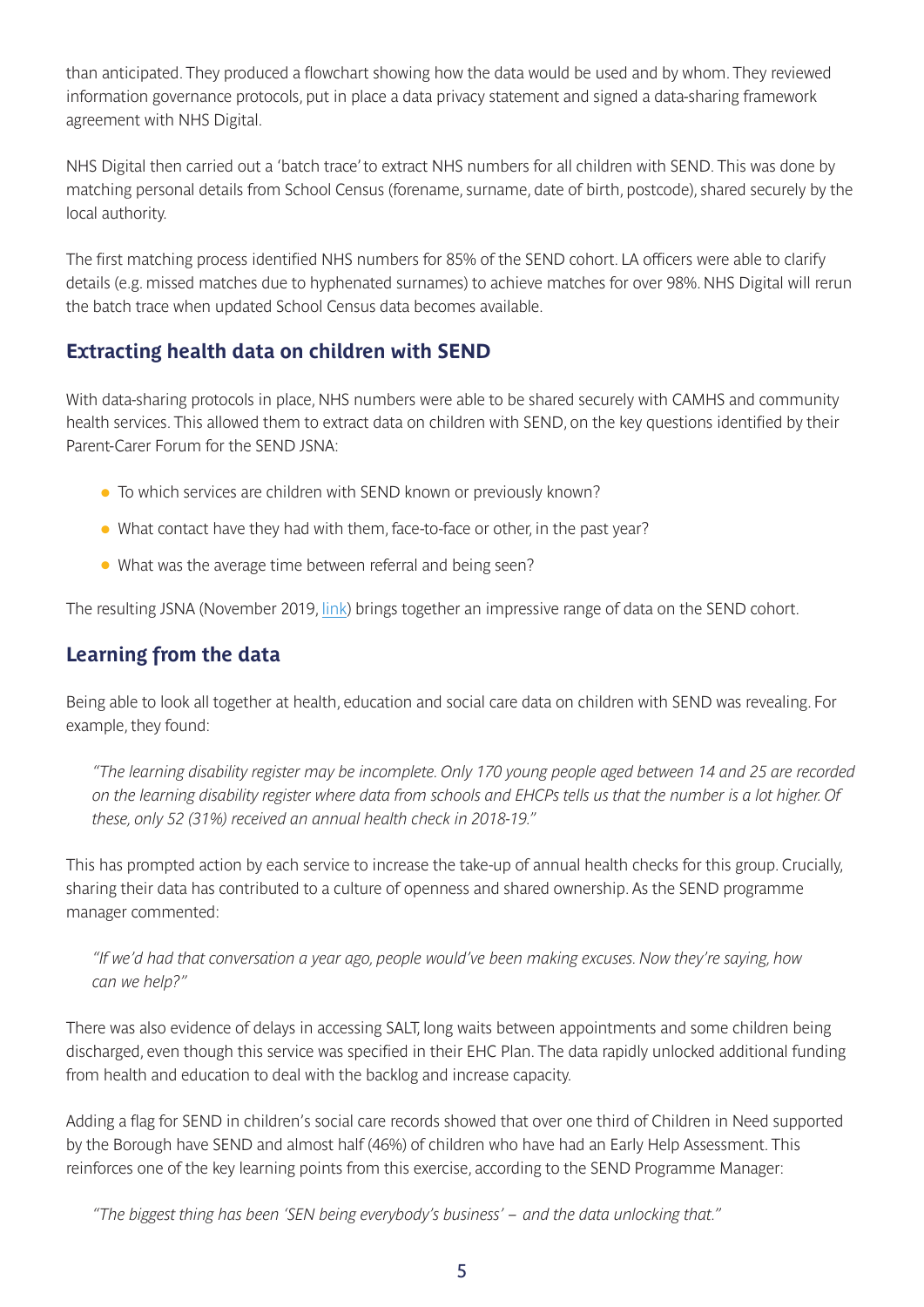### **Further info**

#### **Bedford SEND JSNA (November 2019)**

**[https://bbcdevwebfiles.blob.core.windows.net/webfiles/Social%20Care%20Health%20and%20Community/](https://bbcdevwebfiles.blob.core.windows.net/webfiles/Social%20Care%20Health%20and%20Community/Bedfo) [Bedford%20JSNA/Bedford%20Borough%20SEND%20JSNA%202019.pdf](https://bbcdevwebfiles.blob.core.windows.net/webfiles/Social%20Care%20Health%20and%20Community/Bedfo)**

**NHS Digital Batch and Trace Service** 

**[https://digital.nhs.uk/services/national-back-office-for-the-personal-demographics-service/demographics-batch](https://digital.nhs.uk/services/national-back-office-for-the-personal-demographics-service/demograph)[service-bureau](https://digital.nhs.uk/services/national-back-office-for-the-personal-demographics-service/demograph)**

### **Bedford SEND outcomes framework**

**Following the critical local area SEND inspection in February 2018, Bedford Parent Carers Forum (PCF) agreed to lead on developing a shared SEND outcomes framework, to help local leaders to better understand the needs and priorities of local children and young people with SEND and their families, and to measure progress in improving outcomes.**

**They undertook an extensive consultation, engaging with as many families as they could reach using a range of approaches including 14 workshops, coffee mornings, school visits and an online survey, which was based on the UN Convention on the Rights of the Child.** 

**As a result of this process, they developed an overarching outcomes framework, based on five key outcomes:**

- **Be happy**
- <sup>l</sup> **Be healthy**
- <sup>l</sup> **Be ambitious**
- <sup>l</sup> **Be independent**
- Be heard.<sup>2</sup>

**The survey is repeated every year and written up in an annual report to local leaders, published at [https://](https://www.bbpcf.co.uk/reports) [www.bbpcf.co.uk/reports](https://www.bbpcf.co.uk/reports). Results also are included in the regular performance reports reviewed by the SEND Improvement Board.** 

**The SEND outcomes framework has been very influential, to the extent that "it has led work (on SEND) over the last few years", as the PCF's chairwoman explained. Importantly, it has resulted in a clear set of shared priorities across local agencies. It sits at the heart of the Bedford Borough Joint SEND Strategy 2019-22 [\[li](https://search3.openobjects.com/mediamanager/bedford/directory/files/bedford_borough_joint_send_strategy_2019-2022.pdf)nk].** 

**More broadly, it has contributed to a closer, trusted working relationship between local agencies and the PCF, who are represented on a wide range of strategic boards and actively involved as valued partners.**

**<sup>2.</sup> This model was adapted from the '6 outcomes bees' developed in neighbouring Hertfordshire.**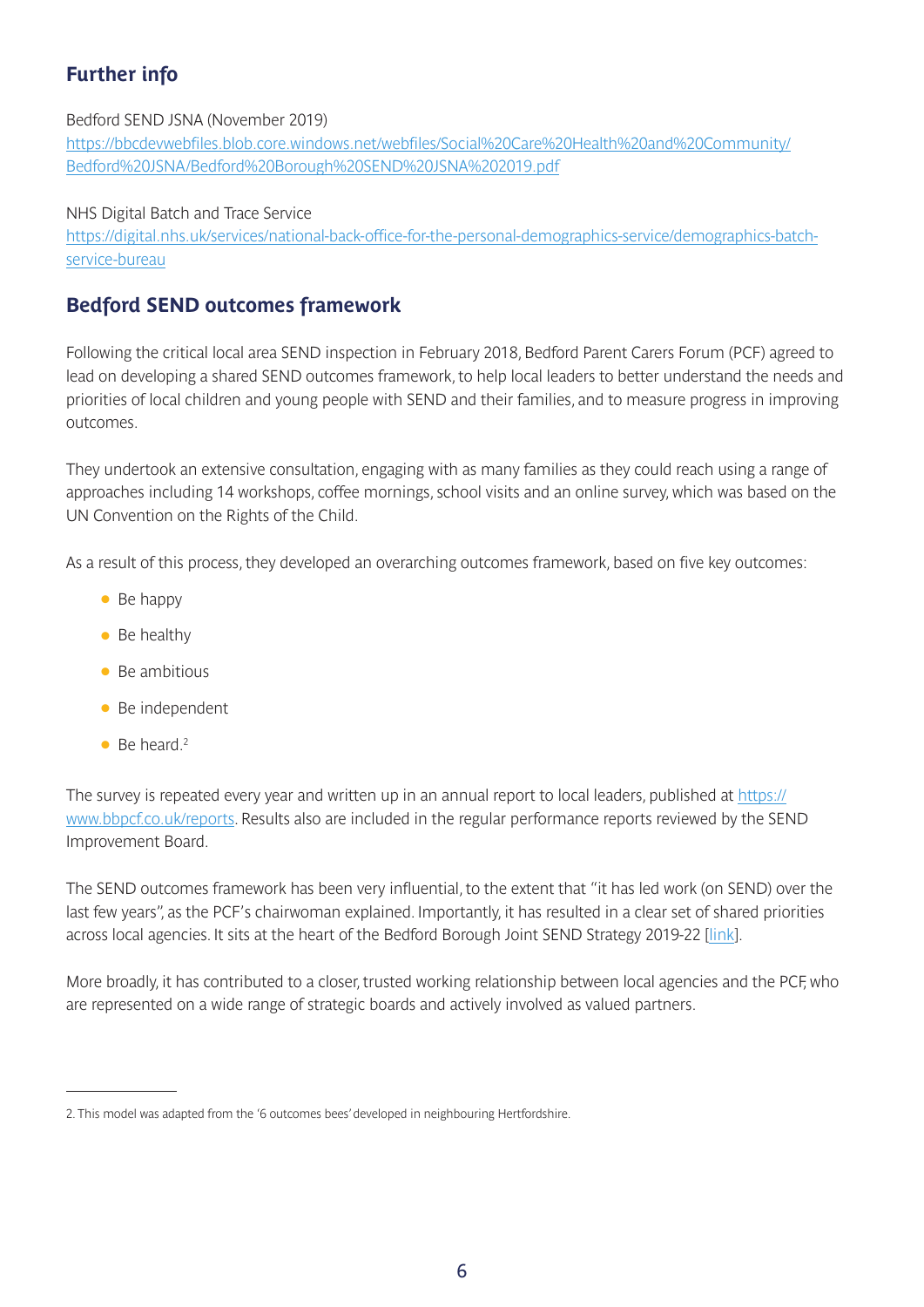### **3. Making SEND everybody's business: using the 0-25 multi-agency Data Dashboard in Plymouth**

### **Background**

**The SEND Data Dashboard [\[available here\]](https://councilfordisabledchildren.org.uk/help-resources/resources/0-25-multi-agency-send-data-dashboard) brings together education, health and social care data in an accessible online tool. It aims to help local areas to make better use of the data they already report nationally, through 3 lenses:**

- <sup>l</sup> **Local profile: understanding local need**
- <sup>l</sup> **Governance and assurance: 'what did we do and how well are we doing it?'**
- <sup>l</sup> **Key Performance Indicators (KPIs): 'how do we know we are making a difference?'**

**The dashboard was recently updated with the addition of an integrated outcomes framework and a set of suggested indicators to collect locally.** 

### **Why did Plymouth get involved?**

**Plymouth City Council played a key role in helping to shape the Data Dashboard and the indicators it includes, as part of a Devon STP-wide pilot in 2018-19, in collaboration with the Council for Disabled Children and NEL Consulting.** 

**As well as wanting to make better use of their own data, Plymouth's Head of SEND hoped that developing an integrated dataset could help them to align the diverse strategic priorities emerging from national policy, such as Transforming Care, the Children and Families Act 2014 and Aiming High.**

### **How are they using it?**

*"We have agreed the big data questions: now let's talk about what it means for us." (Jo Siney, Head of SEND, Plymouth City Council)*

**Plymouth City Council have adopted the SEND Data Dashboard as their key dataset for scrutinising and planning their work on SEND. A data working group (which includes a parent representative with strong statistical skills) identifies important themes emerging from the data, which are discussed at the multi-agency SEND steering group, every other month.**

**The Data Dashboard's 'local profile – SEN' sheet compares key metrics on the SEN cohort (e.g. % with EHC plans, on SEN support, by type of school, by primary need). This has prompted several 'deep dives' to explore why the local pattern of need differs from the national average and/or statistical neighbours. For example, why is the proportion of children with SEND who have SEMH recorded as their primary need well above average and why is the proportion with MLD below average? The local authority has worked with school SENCOs to improve the consistency of recording primary SEN, including ASD and SLCN.** 

**They are using the data to review how well specialist provision (special schools, resourced provision and units) aligns with the pattern of needs, as reported in School Census data. There has also been work around school**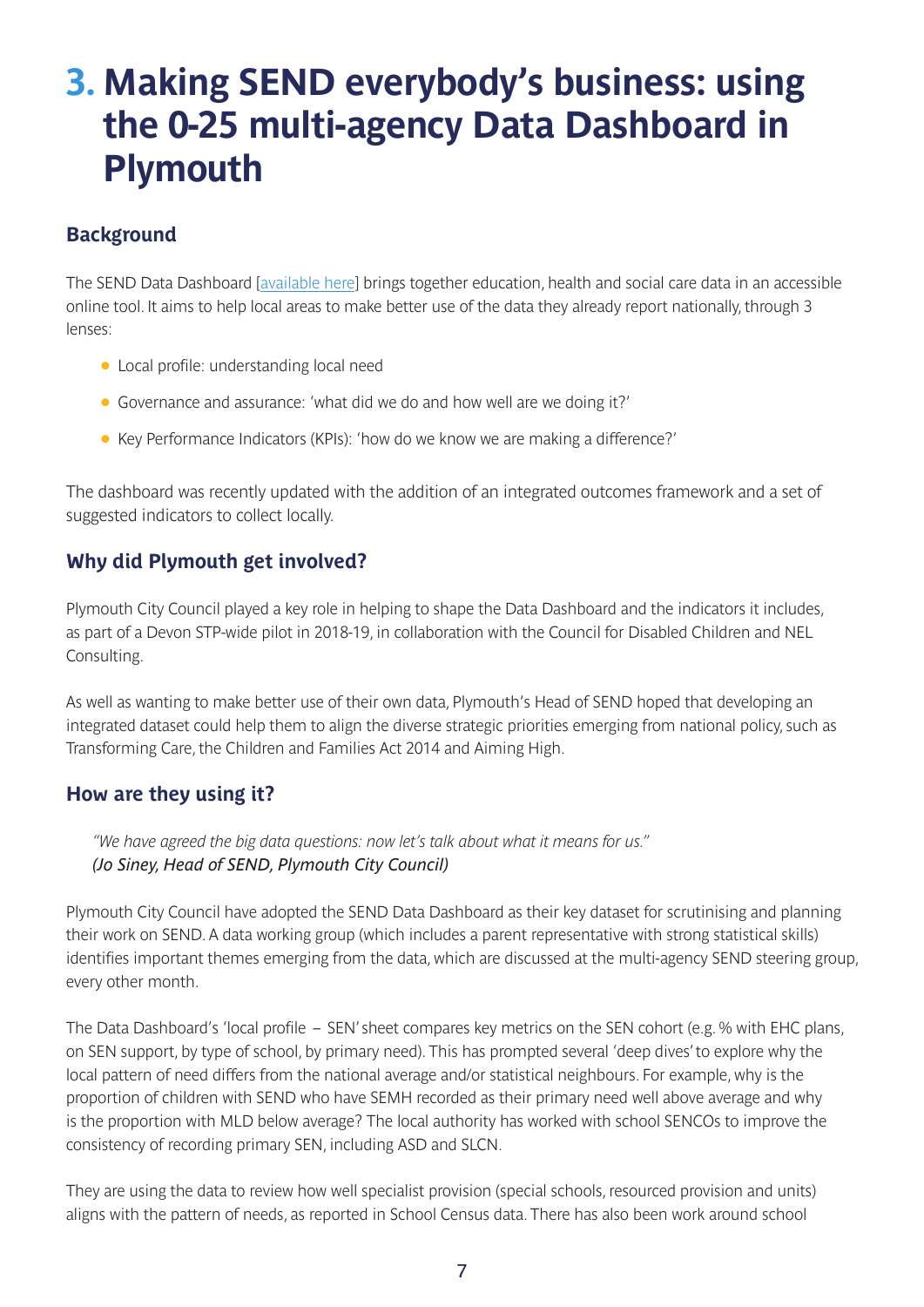**readiness, as the data indicated that difficult transitions to primary school were prompting an upsurge in SEND identification. They are looking at how health visitor data could add to their understanding of these issues.**

### **What difference does it make?**

**Plymouth's Head of SEND, Jo Siney, is passionate about the potential of the Data Dashboard in getting local partners to focus more clearly on children with SEND:**

*"I can't get over the power of pulling those (Data Dashboard) slides up in front of a group of people: they speak*  for themselves and you can't get away from it. This is a large group of children and young people... It's been a *long journey to accept that SEND is everybody's business." (Jo Siney, Head of SEND)*

**Looking at everyone's data together helps to demonstrate how they all have a role to play in improving outcomes for children with SEND. So far, the biggest impact has been on relationships – in other words, how well local agencies work together – but they anticipate that the data will lead to changes in joint commissioning in future.**

**The fact that the Data Dashboard is a robust national tool which is regularly updated has also been valuable, allowing them to focus their energies on exploring the issues, rather than arguing about which data to use. This is also more efficient:** 

*"We're not starting from scratch, as we already have this enormous dataset available and we don't have to construct it every year." (Jo Siney, Head of SEND)*

**Although there is a lot of health data in the dashboard (including on mental health services, learning disability, personal health budgets and GP annual health checks data for people with learning disabilities), data on community health services remains an important gap, as many providers are still not reporting in full to the Community Services Data Set [see article in Data Bulletin #1 – [link](https://councilfordisabledchildren.org.uk/help-resources/resources/send-data-bulletins)]. Nonetheless, the Data Dashboard has helped to strengthen relationships with health partners, so they are** *"still further ahead than we would have been."*

**Plymouth is now involved in piloting the delivery of the Data Dashboard using Power BI, a data visualisation tool which can help to communicate messages from the data more clearly.**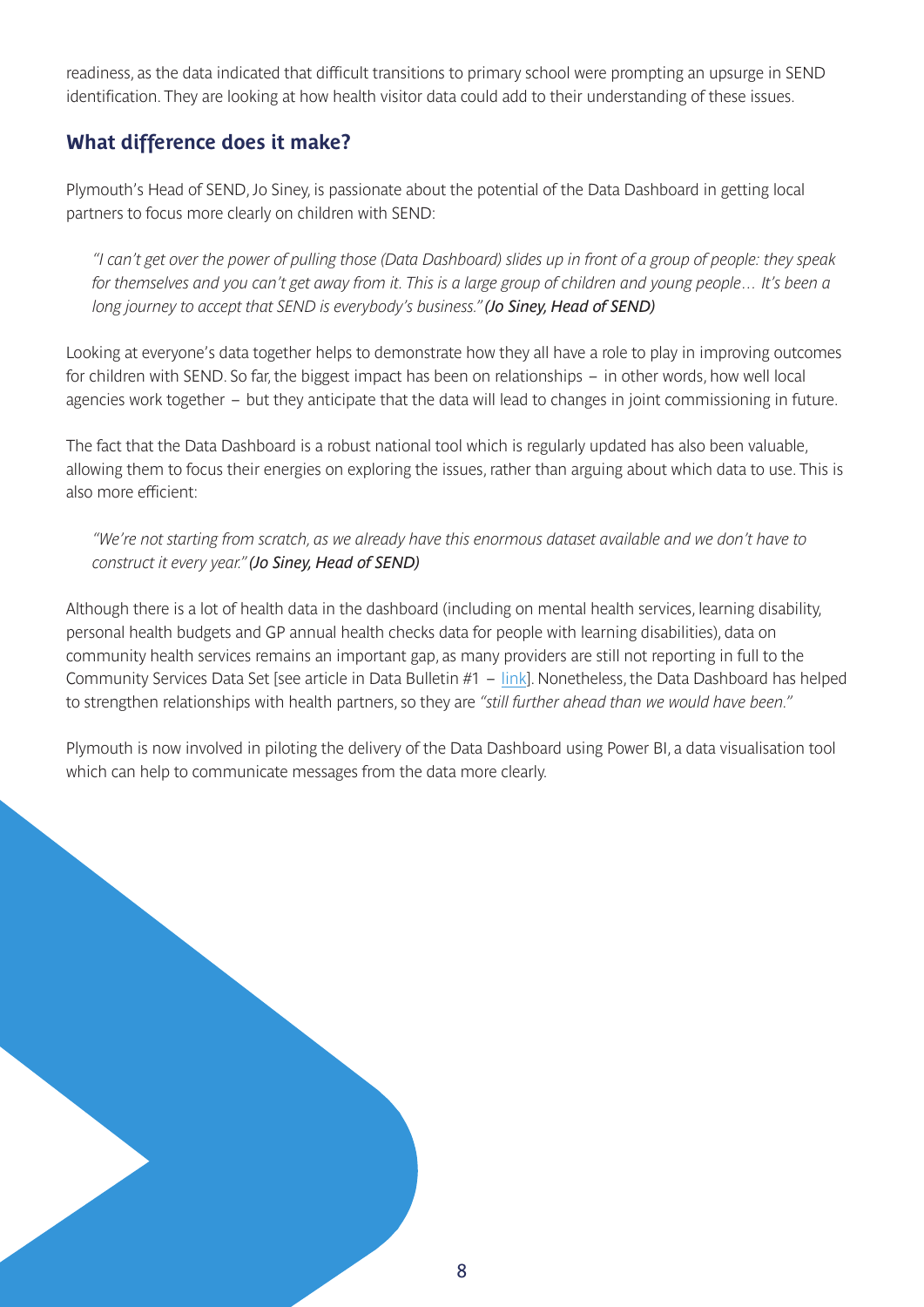### **4. 'Make Every Child Count': New data on children and young people with life-limiting conditions in the UK**

**Robust new estimates of the number of children and young people (aged 0-19 years) in the UK with life-limiting and life-threatening conditions have been published in a report by Professor Lorna Fraser of the Martin House Research Centre, University of York, launched in April 2020.** 

**Life-limiting conditions are those for which there is no reasonable hope of cure, from which children or young people are ultimately expected to die. Life-threatening conditions, such as cancer, may be cured but treatment may fail. For ease of reference, these are referred to together as 'LLC'.** 

**The prevalence of children with a LLC increased markedly over the 17 year study period (2001/01 to 2017/18), attributed in part to improved survival and the earlier recording of these diagnoses.** 

**The study used hospital and death certificate data to identify current numbers and prevalence and to estimate future prevalence to 2030, in each UK nation and regions in England. Key findings:**

- <sup>l</sup> **The number of children with a LLC in England rose from 32,975 in 2001/02 to 86,625 in 2017/18. This equates to an increase in prevalence of 2.6 times, from 26.7 to 66.4 children per 10,000, over the past 17 years.**
- **•** Prevalence is expected to continue to grow to between 67.0 and 84.2 per 10,000 children in England, **aged 0-19 years, by 2030.**

**Prevalence of LLCs is highest among:**

- <sup>l</sup> **the under 1s, at 226.5 infants per 10,000 in 2017/18 (figure 4). The number of deaths is also highest in this age group, which should be seen as a priority for receiving palliative care.**
- <sup>l</sup> **children with congenital abnormalities, at 27.2 per 10,000 children in 2017/18, more than twice the next most prevalent group, children with neurological disorders (10.8 per 10,000) (figure 5).**

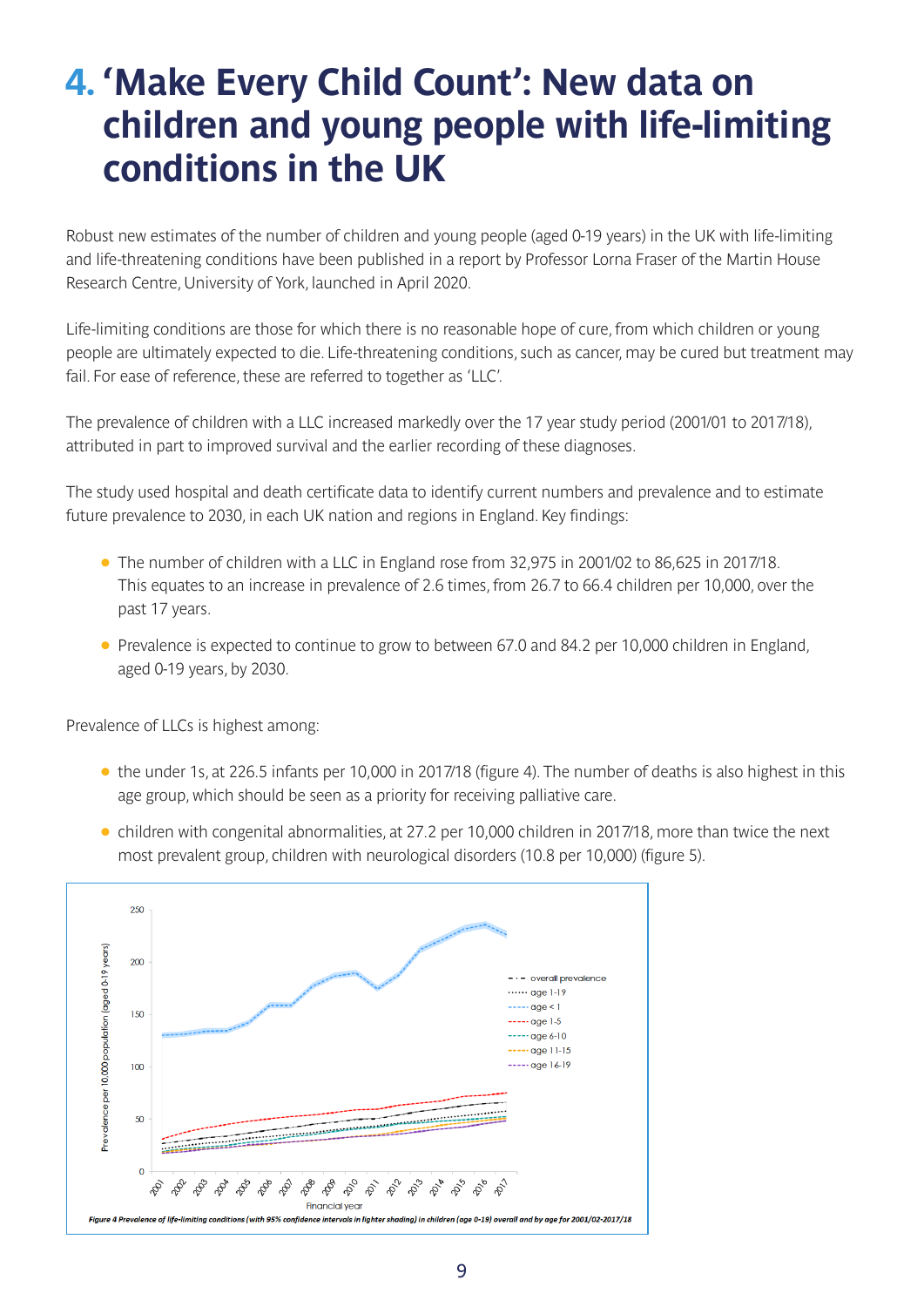

**Prevalence was also significantly higher in 2017/18 among:**

- <sup>l</sup> **boys (72.5 per 10,000) as opposed to girls (60.0 per 10,000)**
- <sup>l</sup> **children of Pakistani origin (103.9 per 10,000) and lowest among children of Chinese origin (32.0 per 10,000)**
- **•** children living in areas of higher deprivation.

**Although survival rates improved over the study period (figure 14), 10.4% of these children with a life-limiting condition died during the 17 years of data used by this study, 8.4% before they were age 20. There are a large number of deaths among those under 1 year of age but also among young adults, "highlighting the need for age and developmentally appropriate services".**



**One of the challenges for the study was the lack of any measure of complexity in the health data currently available. In future, point-of-care data reported by paediatricians to the Community Services Data Set (CSDS) on the multi-faceted needs of disabled children and their families should help to fill this gap. For further information on paediatric disability data, mandated for national reporting by community health services, please see CDC Data Bulletin #1 [\[link](https://councilfordisabledchildren.org.uk/sites/default/files/field/attachemnt/CDC%20Data%20Bulletin%20%231%20%28July%202019%29.pdf)] and some helpful resources published on the RCPCH website [\[link](https://www.rcpch.ac.uk/resources/snomed-ct-best-practice-videos)].**

**Report details: Lorna Fraser et al (2020)** *Make Every Child Count: Estimating prevalence of children and young people with life-limiting conditions in the United Kingdom.***Download the report and watch the launch webinar at: [https://www.togetherforshortlives.org.uk/resource/make-every-child-count/](https://www.togetherforshortlives.org.uk/resource/make-every-child-count/ )**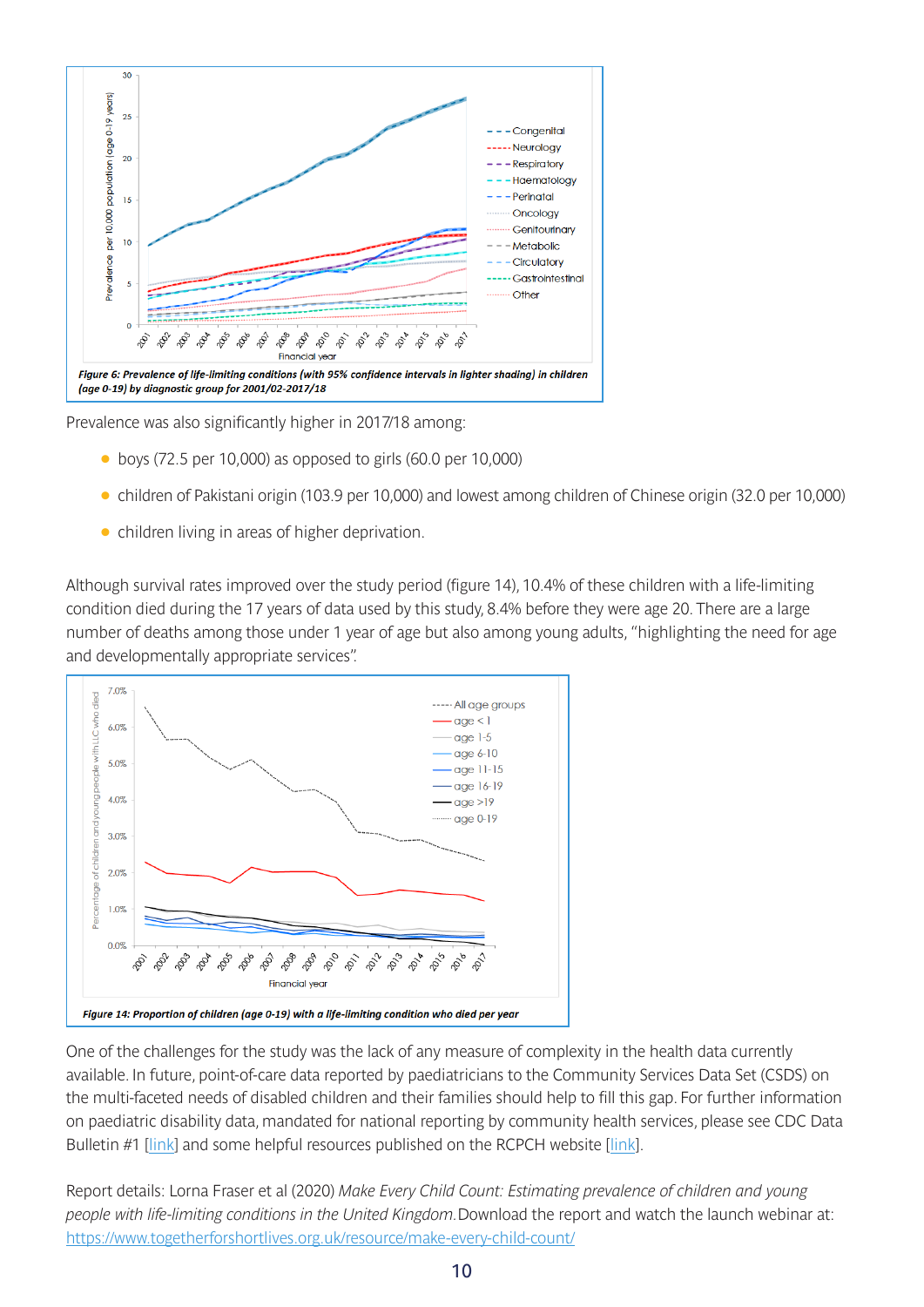# **5. Data round-up: Recently published SEND data**

### **Explore Education Statistics – new online platform**

**SEND (and other education data) are now published on a new interactive platform, which allows you to create your own tables by selecting the variables you are most interested in and to download tailored reports. Take a look at: <https://www.gov.uk/guidance/explore-education-statistics>**

### **Local authority data on children and young people with EHC plans (May 2020)**

**<https://explore-education-statistics.service.gov.uk/find-statistics/education-health-and-care-plans>**

**Headlines from the latest SEN2 data reported by local authorities:** 

- <sup>l</sup> **The total number of children and young people with statements of SEN or EHC plans has increased each year since 2010.There were 390,100 children and young people with EHC plans maintained by local authorities at January 2020, an increase of 36,100 (10%) from 2019.**
- **•** The greatest percentage growth last year in EHC plans maintained was for the 20-25 year old age group, up **34% to 25,213, in the year to January 2020.**

**This data release includes new breakdowns on 12,673 children and young people with EHC plans who are 'Educated Elsewhere'. This broadly means they were not in an education setting, although it includes 1,738 children who are 'awaiting provision and in education.'** 

**In addition, 8,108 young people with EHC plans were NEET (not in education, employment or training) and 2,329 were recorded as 'Other', a category used if an EHC plan will no longer be maintained or is subject to an appeal.**

**Adding these groups together (and deducting those awaiting provision but in education), we calculate that very concerningly, 21,372 children and young people with EHC plans (5% of all those with EHC plans) were not in an education setting in January 2020.** 

**The table below provides a breakdown of the source data and our calculations – local insights and any comments on our analysis would of course be welcome!**

| Children and young people with EHC plans 'Educated Elsewhere', NEET or Other |       |
|------------------------------------------------------------------------------|-------|
| England, January 2020 (SEN2 data)                                            |       |
| Permanently excluded                                                         | 121   |
| Other arrangements by local authority (home ed, soc services,<br>YOIs etc)   | 3,984 |
| Elective home education                                                      | 2,983 |
| Other arrangements by parents                                                | 618   |
| Awaiting provision - below compulsory school age, not in<br>education        | 179   |
| Awaiting provision - compulsory school age, not in education                 | 1,260 |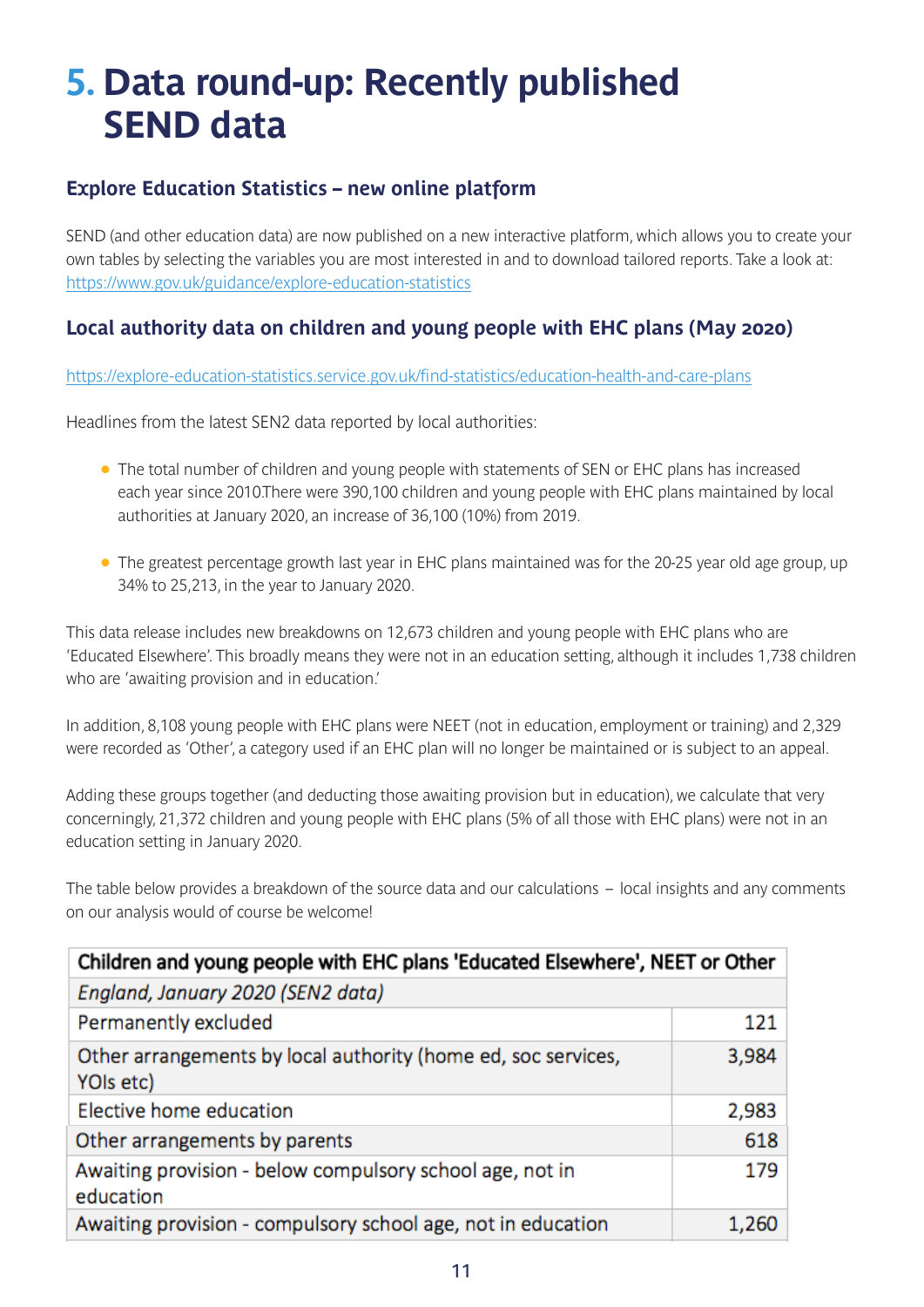| Awaiting provision - above compulsory school age, not in<br>education                                                                       | 1,790  |
|---------------------------------------------------------------------------------------------------------------------------------------------|--------|
| Awaiting provision - below compulsory school age and in<br>education                                                                        | 131    |
| Awaiting provision - compulsory school age and in education                                                                                 | 992    |
| Awaiting provision - above compulsory school age and in<br>education                                                                        | 615    |
| Total of above categories, Educated Elsewhere:                                                                                              | 12,673 |
|                                                                                                                                             |        |
| + NEET                                                                                                                                      | 8108   |
|                                                                                                                                             |        |
| + Other (notice to cease maintaining EHC plan, decision under<br>appeal)                                                                    | 2329   |
|                                                                                                                                             |        |
| = Total (Educated elsewhere + NEET + Other):                                                                                                | 23,110 |
| Adjusted total (deducting 1,738 children awaiting provision & in<br>education)                                                              | 21,372 |
| Percentage children & young people with EHC plans not in an<br>educational setting at January 2020 (of total 390,109 CYP with EHC<br>plans) | 5%     |

**Link to source data: [explore-education-statistics.service.gov.uk/data-tables/permalink/b5bfa517-61e5-4b00](http://explore-education-statistics.service.gov.uk/data-tables/permalink/b5bfa517-61e5-4b00-bc87-8daf8a3b4504) [bc87-8daf8a3b4504](http://explore-education-statistics.service.gov.uk/data-tables/permalink/b5bfa517-61e5-4b00-bc87-8daf8a3b4504)**

### **Special educational needs: analysis and summary of data sources' (May 2020 update)**

**<https://www.gov.uk/government/publications/sen-analysis-and-summary-of-data-sources>**

**This annual report provides a detailed analysis of the number and characteristics of children and young people with SEND, based on January 2019 School Census data. It includes a really useful table of links to a wide range of data sources on the SEND cohort, including early years, NEET and disability data.** 

**January 2020 School Census data is expected to be published in July.**